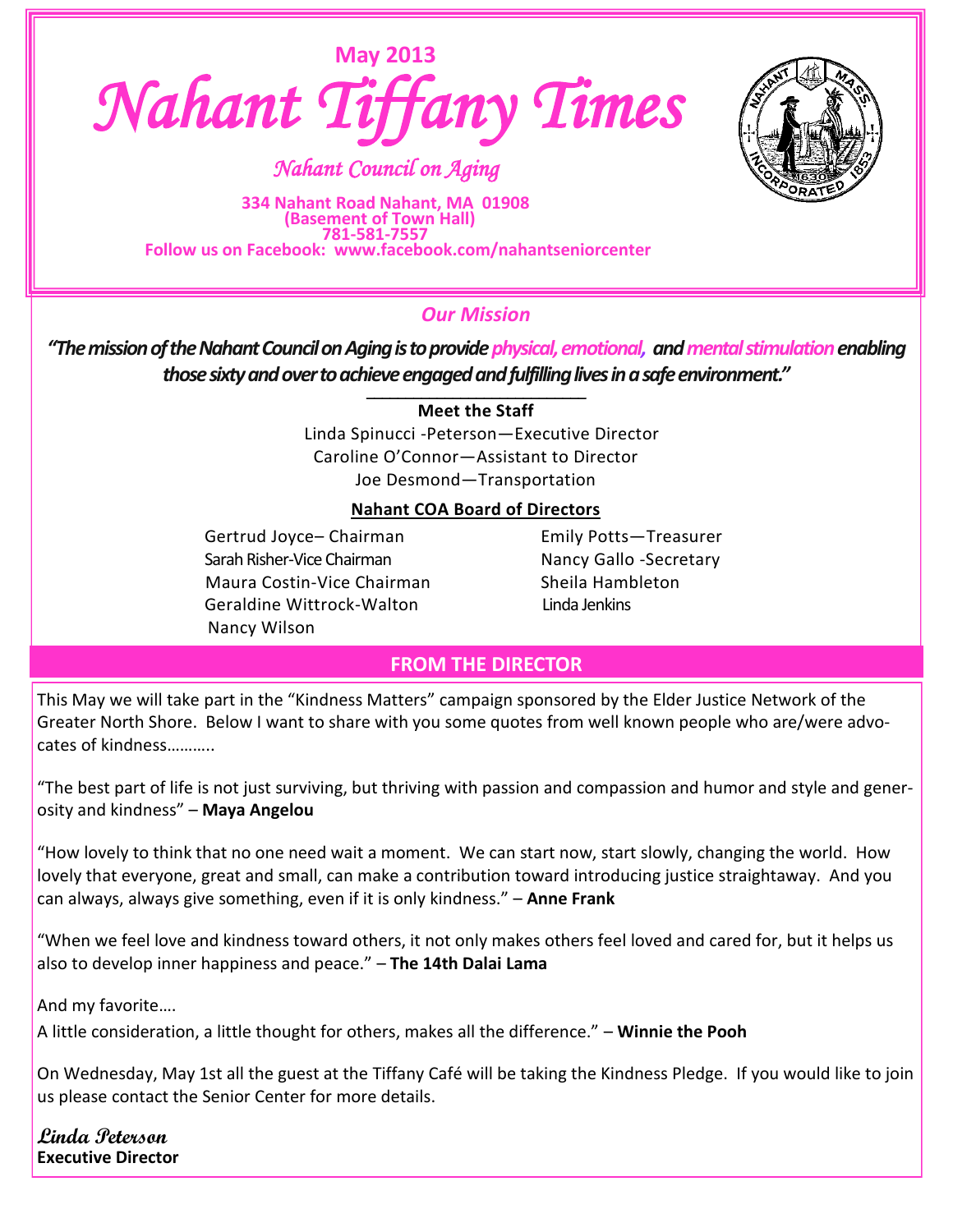|                                                 |                                         | "ON THE GO" SENIORS                                                                                                                                                                                                                                                                                                                                                                                                        |
|-------------------------------------------------|-----------------------------------------|----------------------------------------------------------------------------------------------------------------------------------------------------------------------------------------------------------------------------------------------------------------------------------------------------------------------------------------------------------------------------------------------------------------------------|
| <b>Wednesday 8th</b>                            | 12:30p.m.                               | Stoneham Theatre's "Wednesday Senior Matinee Club" will be performing<br>the Broadway Blockbuster "Thoroughly Modern Millie." Tickets: \$30.00.                                                                                                                                                                                                                                                                            |
| Thursday 16th                                   | 10:00a.m.                               | Trip to Rockport to visit the "Paper House." The Paper House was built by a mechanical engineer who designed the machine that makes paper clips, Mr. Elis F. Stenman. Lunch will follow.                                                                                                                                                                                                                                   |
| <b>Wednesday 22nd</b>                           | 1:00p.m.                                | Dinner and a Movie - "The Great Gatsby," Leonardo di Caprio. Dinner will be at the "Olde Tyme Italian" in Lynn after the movie.                                                                                                                                                                                                                                                                                            |
|                                                 |                                         | <b>Other Activities</b>                                                                                                                                                                                                                                                                                                                                                                                                    |
| <b>Wednesday 1st</b>                            | 11:00a.m.                               | Celebrating the beginning of Older American's month. We will be enter-<br>tained by John Root, who received a cultural grant from the Town of<br>Nahant Cultural Committee to perform at the COA. We will also kick off<br>our "Kindness Matters" campaign for the month of May. For more infor<br>mation contact senior center.                                                                                           |
| <b>Tuesday 7th</b>                              | 10:00a.m.                               | <b>TRIAD - "Car Fit"</b> - This assessment will take approximately 15 minutes and<br>will be performed by Deputy Moe Pratt. Please contact the Tiffany Room to<br>make your appointment. 781-581-7557.                                                                                                                                                                                                                     |
| <b>Tuesday 14th</b>                             | 12.15p.m.                               | Bayada Home Health Care - Offers a variety of community education and<br>Wellness programs. Let us welcome Deb Flynn, RN, BSN as she presents<br>one of the wellness programs, "Laughter is the Best Medicine." This<br>Program will follow lunch at the Tiffany Room.                                                                                                                                                     |
|                                                 |                                         | <b>FRIDAY AFTERNOON AT THE MOVIES</b>                                                                                                                                                                                                                                                                                                                                                                                      |
| <b>Friday 3rd</b><br>Friday 17th<br>Friday 31st | 1:00 p.m.<br>$1:00$ P.M.<br>$1:00$ P.M. | Bourne Identity-Matt Damon as Jason Bourne<br>Bourne Supremacy-Matt Damon as Jason Bourne<br>Bourne Ultimatum-Matt Damon as Jason Bourne                                                                                                                                                                                                                                                                                   |
|                                                 |                                         | <b>COMING ATTRACTIONS</b>                                                                                                                                                                                                                                                                                                                                                                                                  |
| June 7th                                        | 11:00a.m.                               | "LUNCH OUTING" - Trip to the Butterfly Place - This indoor garden is filled<br>with hundreds of free flying butterflies. We will have lunch on the way.<br>Admission to the Butter fly garden is \$10.00.                                                                                                                                                                                                                  |
| June 12th                                       | 12:30p.m.                               | "SOUND OF MUSIC" at the North Shore Music Theatre - The final collabo -<br>ration between Rodgers & Hammerstein was destined to become the<br>world's most beloved musical. MUSIC BY: Richard Rodgers - LYRICS BY:<br>Oscar Hammerstein II                                                                                                                                                                                 |
| June 21st                                       | 10:00a.m.                               | "KEEP MOVING WALK"- Along beautiful Castle Island in S. Boston, join us<br>for our 3rd year participating in this event sponsored by the Mass Depart-<br>ment of Public Health, the Mass Executive Office of Elder Affairs, the Mass<br>COA's and Senior Center Directors and Blue Cross Blue Shield of Mass. This<br>will be our 3rd year participating in this event. Please signup at the Senior<br>Center by May 30th. |
| June 27th                                       | 11:00 a.m.                              | <b>GLSS BBQ</b> - at Nahant Lifesaving Station. This is GLSS's annual BBQ and<br>this year we will enjoy the music of Sargent Dan Clark.<br>Tickets are \$5.00.                                                                                                                                                                                                                                                            |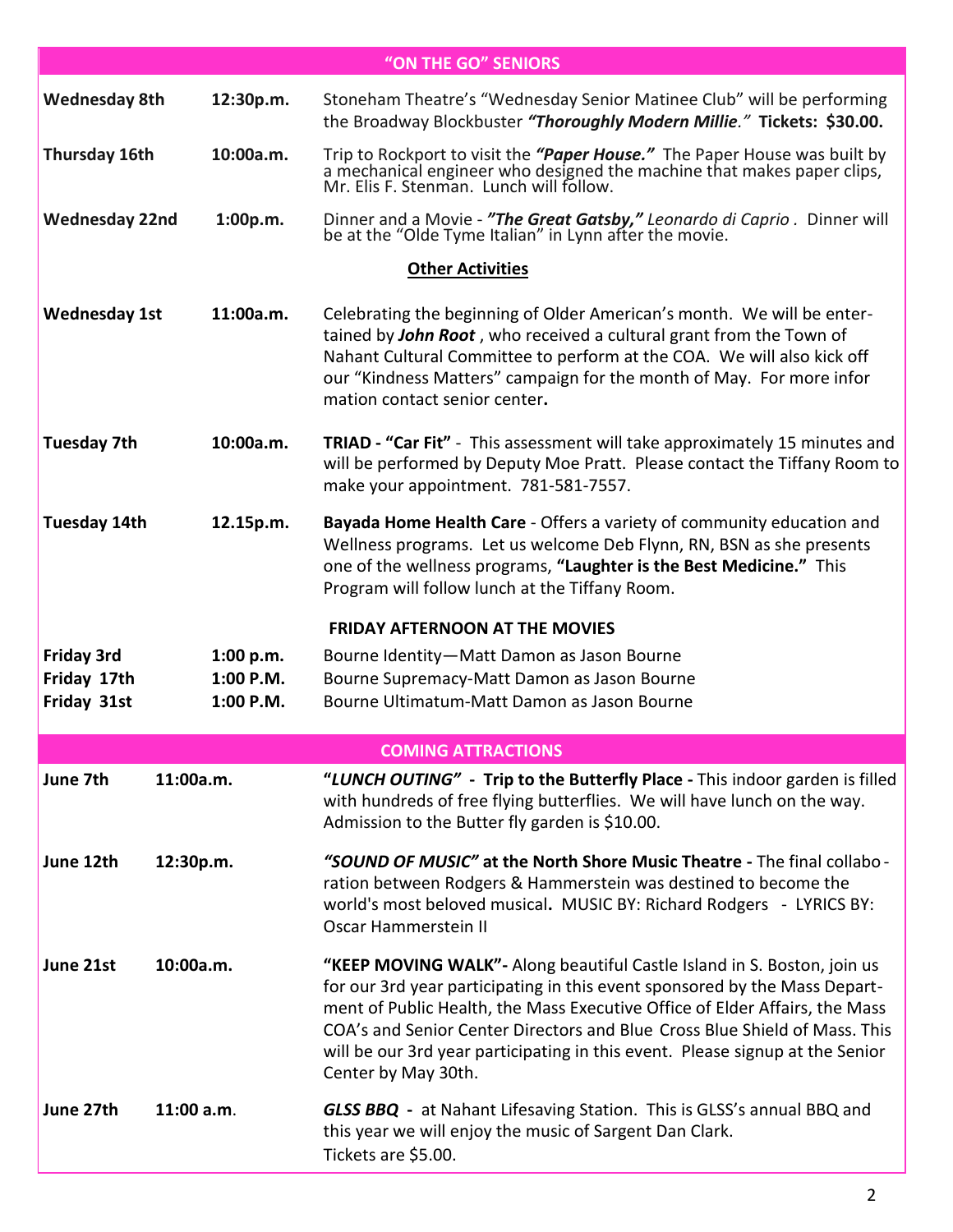

# **OLDER AMERICANS MONTH 2013**

Every year since 1963, May has been a month to appreciate and celebrate the vitality and aspirations of older adults and their contributions to our communities. The theme for Older Americans Month 2013, **Unleash the Power of Age,** has never been more fitting. Older Americans are productive, active, and influential members of society, sharing essential talents, wisdom, and life experience with their families, friends, and neighbors.

This year, the Nahant COA will **Unleash the Power of Age**, by building the first COA flower garden. Let us finish what we started on Earth Day by planting a COA flower garden beside the Town Hall. This garden will be cared for by the seniors and the flowers will be used to beautify our dining room all summer and into the fall. The COA garden will benefit everyone by beautifying an area of land that was vacant and lacked beauty.

Below is Jeanette White at the Nahant Community Garden in 2012. Let's make our COA garden at the Town Hall as beautiful as her smile!

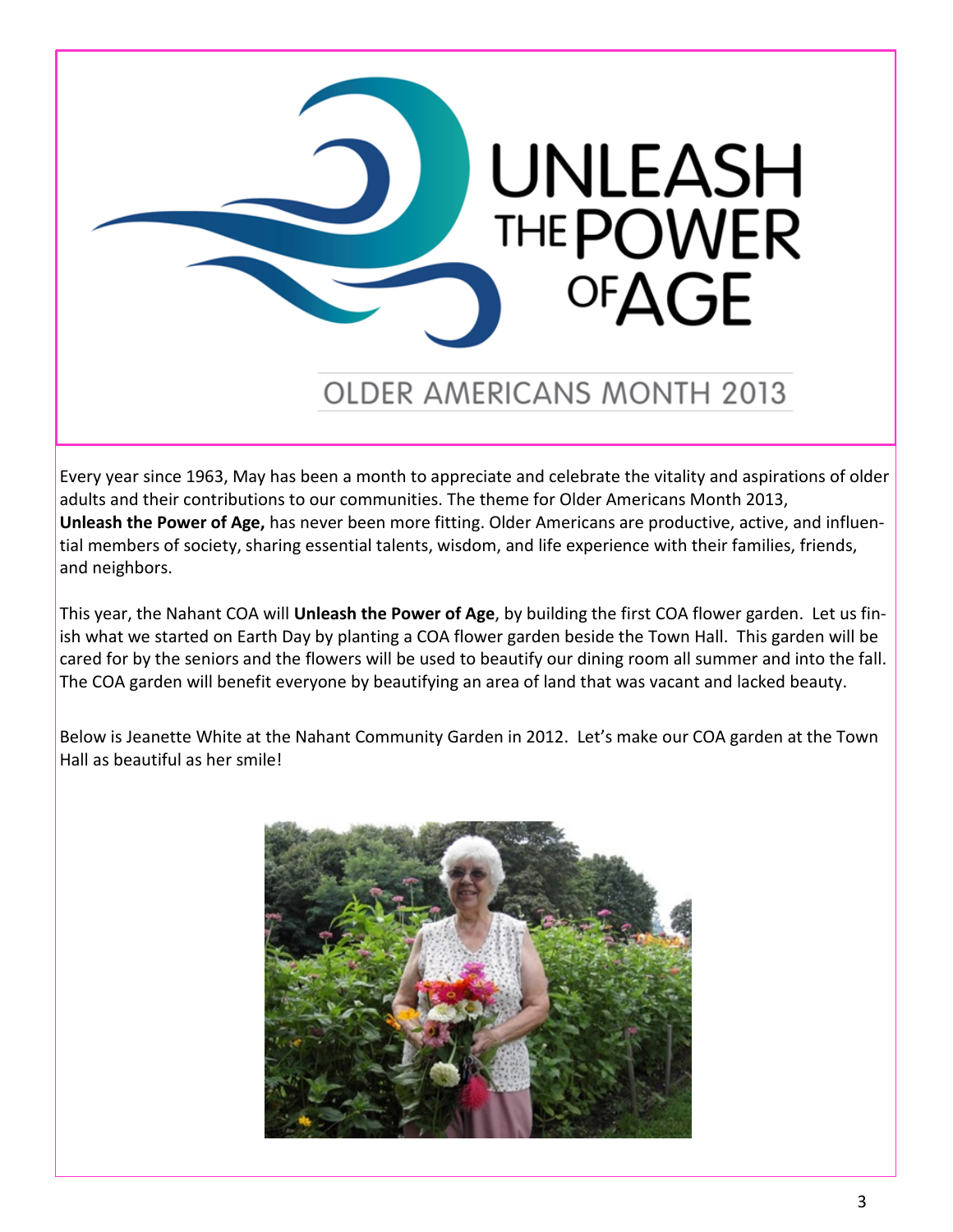## **FOOD FOR THOUGHT**

# **TIFFANY CAFÉ LUNCH PROGRAM**

**Served everyday at 11:30 - 12:30**

All meals served with 1% milk, bread, crackers & soup Requested Donation - \$2.00

Thursday 30th **Guest Chef** / Cook Out—This will be our first event at the Dory Club

# **FOOD SHOPPING PROGRAM**

| Wednesday 1st  | Market Basket and Vinnin Square | 12:30 P.M. |
|----------------|---------------------------------|------------|
| Tuesday 7th    | Market Basket and Vinnin Square | 12:30 P.M. |
| Wednesday 15th | Market Basket and Vinnin Square | 12:30 P.M. |
| Tuesday 21st   | Market Basket and Vinnin Square | 12:30 P.M. |
| Wednesday 29th | Market Basket and Vinnin Square | 12:30 P.M. |

### **Healthy Eating**

### **SERVING SIZE CARD:**

Cut out and fold on the dotted line. Laminate for longtime use.



### **The Caloric & Portion Balance Equation**

When it comes to maintaining a healthy weight for a lifetime, the bottom line is – calories count! Weight management is all about balance—balancing the number of calories you consume with the number of calories your body uses or "burns off."

**Portion control when eating out**. Many restaurants serve more food than one person needs at one meal. Take control of the amount of food that ends up on your plate by splitting an entrée with a friend. Or, ask the wait person for a "to-go" box and wrap up half your meal as soon as it's brought to the table.

**Portion control when eating in**. To minimize the temptation of second and third helpings when eating at home, serve the food on individual plates, instead of putting the serving dishes on the table. Keeping the excess food out of reach may discourage overeating.

**Go ahead, spoil your dinner**. We learned as children not to snack before a meal for fear of "spoiling our dinner." Well, it's time to forget that old rule. If you feel hungry between meals, eat a healthy snack, like a piece of fruit or small salad, to avoid overeating during your next meal.

### **Get Moving!**

In addition to a healthy eating plan, an active lifestyle will help you maintain your weight. By choosing to add more physical activity to your day, you'll increase the amount of calories your body burns. This makes it more likely you'll maintain your weight.

### **Ask yourself—**

Has my activity level changed?

Am I eating more than usual? You may find it helpful to keep a food diary for a few days to make you more aware of your eating choices.

If you ask yourself these questions and find that you've decreased your activity level or made some poor food choices, make a commitment to yourself to get back on track. Set some reasonable goals to help you get more physical activity and make better food choices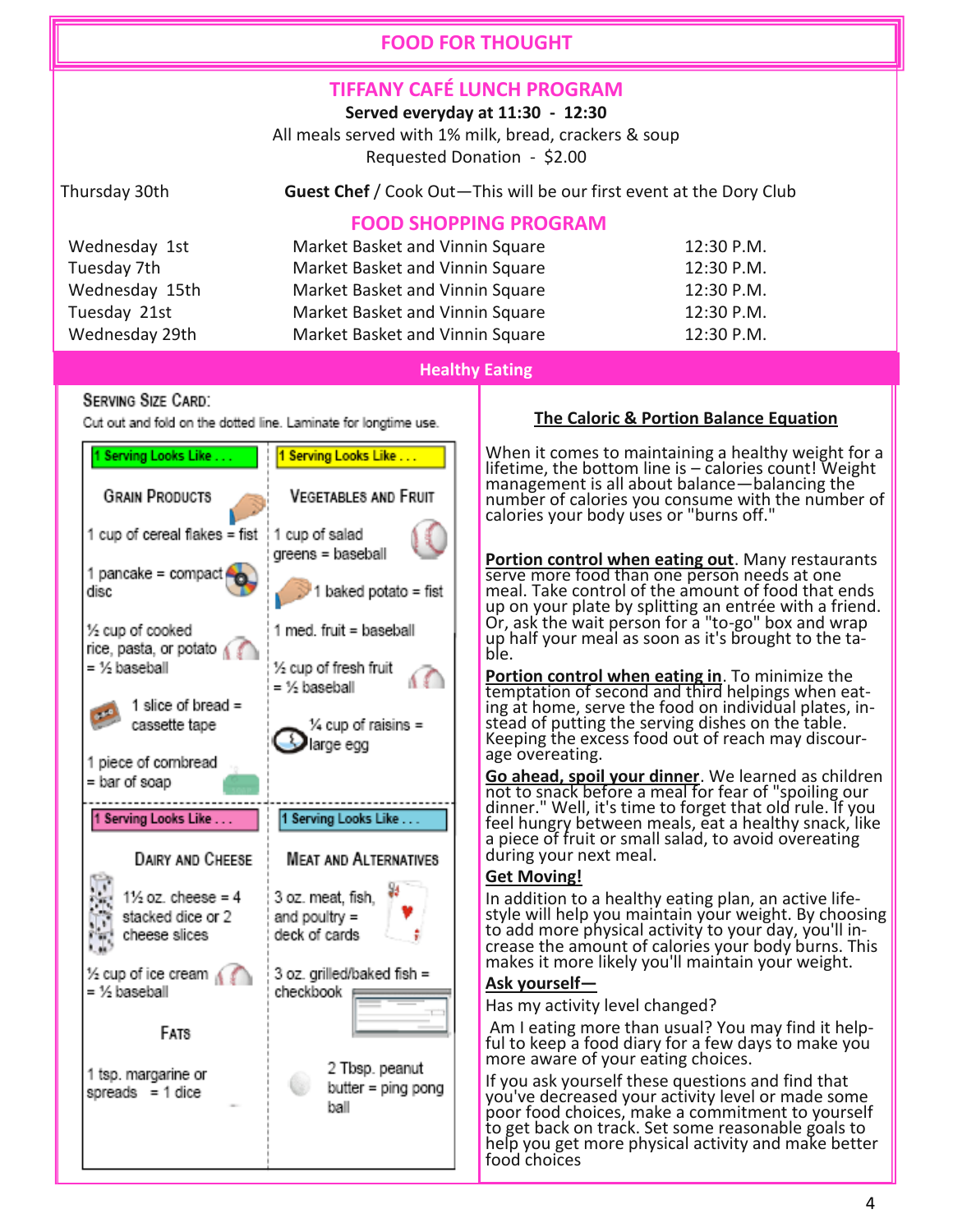| Mothers<br>$\alpha$ u |
|-----------------------|
|                       |

# **Tiffany Café Menu May 2013**  *"One should eat to live, not live to eat" Moliere*



| <b>Monday</b>                                                                                                                                                | <b>Tuesday</b>                                                                                                                                          | <b>Wednesday</b>                                                                                                                                                     | <b>Thursday</b>                                                                                                                                                                            | <b>Friday</b>                                                                                                                                    |
|--------------------------------------------------------------------------------------------------------------------------------------------------------------|---------------------------------------------------------------------------------------------------------------------------------------------------------|----------------------------------------------------------------------------------------------------------------------------------------------------------------------|--------------------------------------------------------------------------------------------------------------------------------------------------------------------------------------------|--------------------------------------------------------------------------------------------------------------------------------------------------|
| Before you criticize someone,<br>cize them, you're a mile away<br>and you have their shoes.                                                                  | you should walk a mile in their<br>shoes. That way, when you criti-                                                                                     | 1<br>Corn Chowder<br>Pot Roast/Jardinière<br>Gravy<br>Italian Roasted Pota-<br>toes<br><b>Chilled Fruit</b><br><b>ALTERNATIVE</b><br>Chicken Paprika                 | $\overline{2}$<br>Calzone/Sauce<br><b>Tossed Salad</b><br><b>Country Blend</b><br>Veggies/Jell-o<br><b>ALTERNATIVE</b><br>Chicken Filet<br>Sandwich<br><b>Tossed Salad</b>                 | 3<br>Potato Crunch<br>Fish/Lemon<br>Garlic Whipped<br>Potato<br>Carrots/Fresh<br>Fruit<br><b>ALTERNATIVE</b><br><b>Beef Strip</b><br>Steak/Gravy |
| 6<br>Pulled Pork/BBQ<br>Sauce<br>WW Bulkie Roll<br><b>Roasted Sweet Po-</b><br>tato<br><b>Fiesta Veggies</b><br><b>ALTERNATIVE</b><br>Chicken Florentine     | 7<br>Beef Veggie Soup<br>Seafood Cake/Sweet<br>Pepper Sauce/ Oven<br>Fries<br>Pudding<br><b>ALTERNATIVE</b><br>Salisbury Steak/Gravy                    | 8<br>American Chop<br>Suey<br>Zucchini/Red Pep-<br>per<br><b>Chilled Fruit</b><br><b>ALTERNATIVE</b><br>Veggie Quiche<br>Potato                                      | 9<br><b>MOTHER'S DAY</b><br><b>SPECIAL</b><br><b>Broccoli Stuffed</b><br>Chicken<br>w/Supreme Sauce<br>Baked Potato/<br>Sour Cream<br>Veggie Medley/<br>Snowflake Roll<br>Raspberry Cookie | 10<br>Swedish Meatballs/<br>Gravy<br>Whipped Potato/<br>Beets<br>Muffin/Fresh Fruit<br><b>ALTERNATIVE</b><br>Spanish Chicken<br>Rice & Beans     |
| 13<br>Macaroni & Cheese<br>Spinach/Garlic Roll<br><b>Chilled Fruit</b><br><b>ALTERNATIVE</b><br>Sweet & Sour Chix<br><b>Tenders</b><br><b>Whipped Potato</b> | 14<br>Tyson Chicken Bru-<br>schetta<br>Cheddar Whipped Pota-<br>tο<br>Spring/ Summer Veggie<br>Jell-o<br><b>ALTERNATIVE</b><br>Omelet w/Cheese<br>Sauce | 15<br><b>Beef Stir Fry</b><br><b>Steamed Rice/Stir</b><br><b>Fry Veggies</b><br>Fruit<br><b>ALTERNATIVE</b><br>Chicken Taco/Salsa<br>Fiesta Rice/Stir Fry<br>Veggies | 16<br><b>Turkey Cacciatore</b><br>Polenta Parmesan<br>Italian Green<br><b>Beans</b><br>Fresh Fruit<br><b>ALTERNATIVE</b><br>Liver & Onions/<br>Gravy                                       | 17<br>Garden Veggie<br>Soup<br>Tuscan Tuna/<br>WW Pita<br><b>Potato Salad</b><br>Cake<br><b>ALTERNATIVE</b><br>Egg Salad                         |
| 20<br>Orange Pineapple<br>Chicken<br>Veggie Lo Mein<br><b>Broccoli</b><br>Cookie<br><b>ALTERNATIVE</b><br>Manicotti/Meat Sauce                               | 21<br>Meatloaf/Ketchup<br>Gravy<br>Whipped Potato<br>Peas & Onions<br><b>Chilled Fruit</b><br><b>ALTERNATIVE</b><br>Chicken Marsala                     | 22<br>Ham & Cheese<br>Quiche<br>Lyonnaise Potato<br>Italian Blend Veggie<br><b>Chilled Fruit</b><br><b>ALTERNATIVE</b><br>Stuffed Pepper/<br>Sauce                   | 23<br>Cream of Broccoli Soup<br>California Chicken Salad<br><b>Tossed Salad</b><br>Pudding<br><b>ALTERNATIVE</b><br>Turkey & Cheese                                                        | 24<br>Hamburger/Roll<br>Cheese/Tomato &<br>Lettuce<br>Potato Salad<br>Corn/Watermelon<br><b>ALTERNATIVE</b><br><b>Fish Sandwich</b>              |
| 27<br><b>HOLIDAY</b><br><b>No</b><br>Food<br><b>Service</b>                                                                                                  | 28<br>Stuffed Shells/ Meat<br>Sauce<br>Green & Golden<br><b>Beans</b><br>WW Roll/ Pineapple<br><b>ALTERNATIVE</b><br>Chix Meatballs/Gravy               | 29<br>Rib-B-Q/ BBQ Sauce<br><b>Delmonico Potato</b><br>Carrots<br>Jell-o/Topping<br><b>ALTERNATIVE</b><br><b>Haitian Turkey</b>                                      | 30<br>Minestrone Soup<br>Rosemary Herb<br>Tyson Chix<br>O'Brien Potato<br>Ambrosia<br><b>ALTERNATIVE</b><br>Salisbury Steak/<br>Gravy                                                      | 31<br>Roast Turkey/Gravy<br><b>Apple Raisin Stuffing</b><br>Jardinière Veggies<br>Muffin/Chilled Fruit<br><b>ALTERNATIVE</b><br>Pork Patty/Gravy |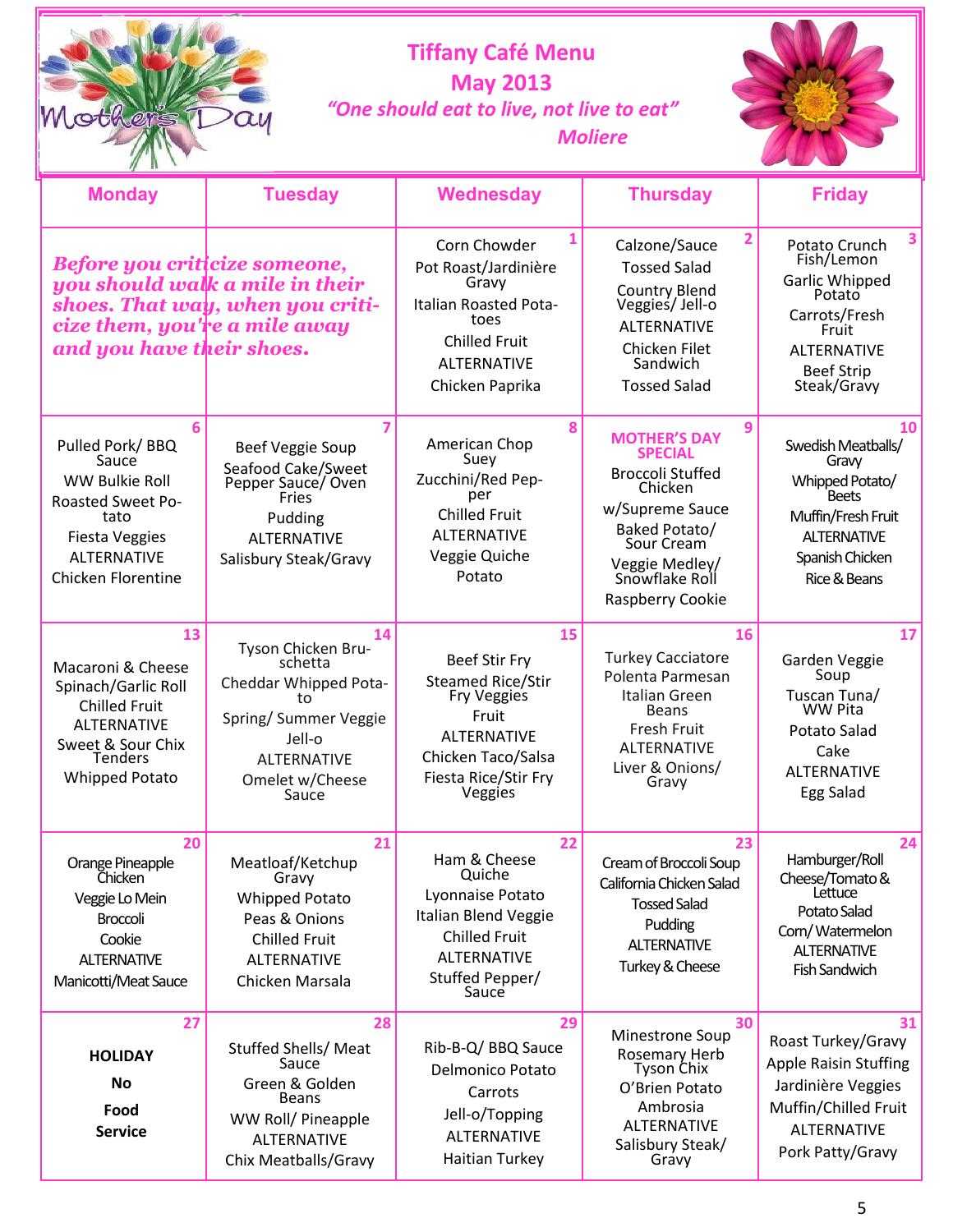| <b>HEALTH AND WELLNESS</b> |  |
|----------------------------|--|
|                            |  |

| Monday 6th,   | 12:00 p.m.  | Blood Pressure & Glucose testing      |
|---------------|-------------|---------------------------------------|
| Tuesday 14th, | $9:30$ a.m. | Manicurist (sign up required) \$10.00 |
| Tuesday 28th, | $9:30$ a.m. | Manicurist (sign up required) \$10.00 |

### **EXERCISE**

| Monday             | 9:00 a.m.  | YOGA (\$5.00)              | <b>Tiffany Room</b>     |
|--------------------|------------|----------------------------|-------------------------|
| Tuesday & Thursday | 10:30 a.m. | Chair Exercise             | <b>Tiffany Room</b>     |
| Monday             | 9:00 a.m.  | <b>Total Body Exercise</b> | <b>Community Center</b> |
| Tuesday            | 9:00 a.m.  | <b>Quilting</b>            | <b>Community Center</b> |
| Tuesday            | 1:00 p.m.  | Cribbage                   | <b>Community Center</b> |
| Tuesday            | 5:00 p.m.  | <b>Total Body Exercise</b> | <b>Community Center</b> |
| Wednesday          | 9:00 a.m.  | <b>Total Body Exercise</b> | <b>Community Center</b> |
| Thursday           | 5:00 p.m.  | <b>Total Body Exercise</b> | <b>Community Center</b> |

### **GOLF LEAGUE BEGINS - Thursday, May 9th**

It' that time of year again! If your interested in a fun morning, a great way to have fun and start your day, join the COA Golf League on Thursday mornings at 9:00 a.m. 9 Holes of Golf at Kelly Greens Golf Course, here in Nahant. Contact the Linda Peterson for additional information: 781-581-7557.

### **Town Wharf LOGO Sweatshirts**

Spring in Nahant can be chilly. There are "Town Wharf" logo sweatshirts and T-shirts available for sale in the Selectman's office. Mention the "Tiffany Room" and receive a discount.

### **Prescription Advantage**

### **Even with insurance, prescription drugs can still be unaffordable!**

High co-payments and gaps in coverage can make paying for prescription drugs very difficult. This is where Prescription Advantage can help.

Prescription Advantage is a state-sponsored pharmacy assistance program available to Massachusetts residents age 65 and over and under 65 with disabilities.

Prescription Advantage does not replace your insurance; it supplements your coverage to help lower your out-of-pocket costs.

Prescription Advantage will supplement all insurances including Medicare Part D, Medicare Advantage plans and drug coverage you may receive from a former employer. Prescription Advantage also has benefits for seniors and disabled persons not eligible for Medicare.

To learn more about how you can lower your medication costs call Prescription Advantage today at:

1-800-AGE-INFO (1-800-243-4636) press 2. TTY 1-877-610-0241

WWW.Mass.Gov/Elders

Prescription Advantage is administered by the Commonwealth of Massachusetts Executive Office of Elder Affairs.

#### **May Historical Events**

May 1, 1786- The opera "The Marriage of Figaro," by Wolfgang Amadeus Mozart, premiered in Vienna.

May 6, 1915- Babe Ruth hit his first home run as a player for the Boston Red Sox.

May 10, 1908- The first Mother's Day observance took place in West Virginia and Pennsylvania.

May 17, 1875- The first Kentucky Derby was held; the winner was "Aristides."

May 23, 1934- Gangsters Bonnie & Clyde were killed in Bienville Parish, Louisiana.

May 27, 1937- The Golden Gate Bridge was opened to the public.

May 31, 1927- The last Ford Model T automobile was made.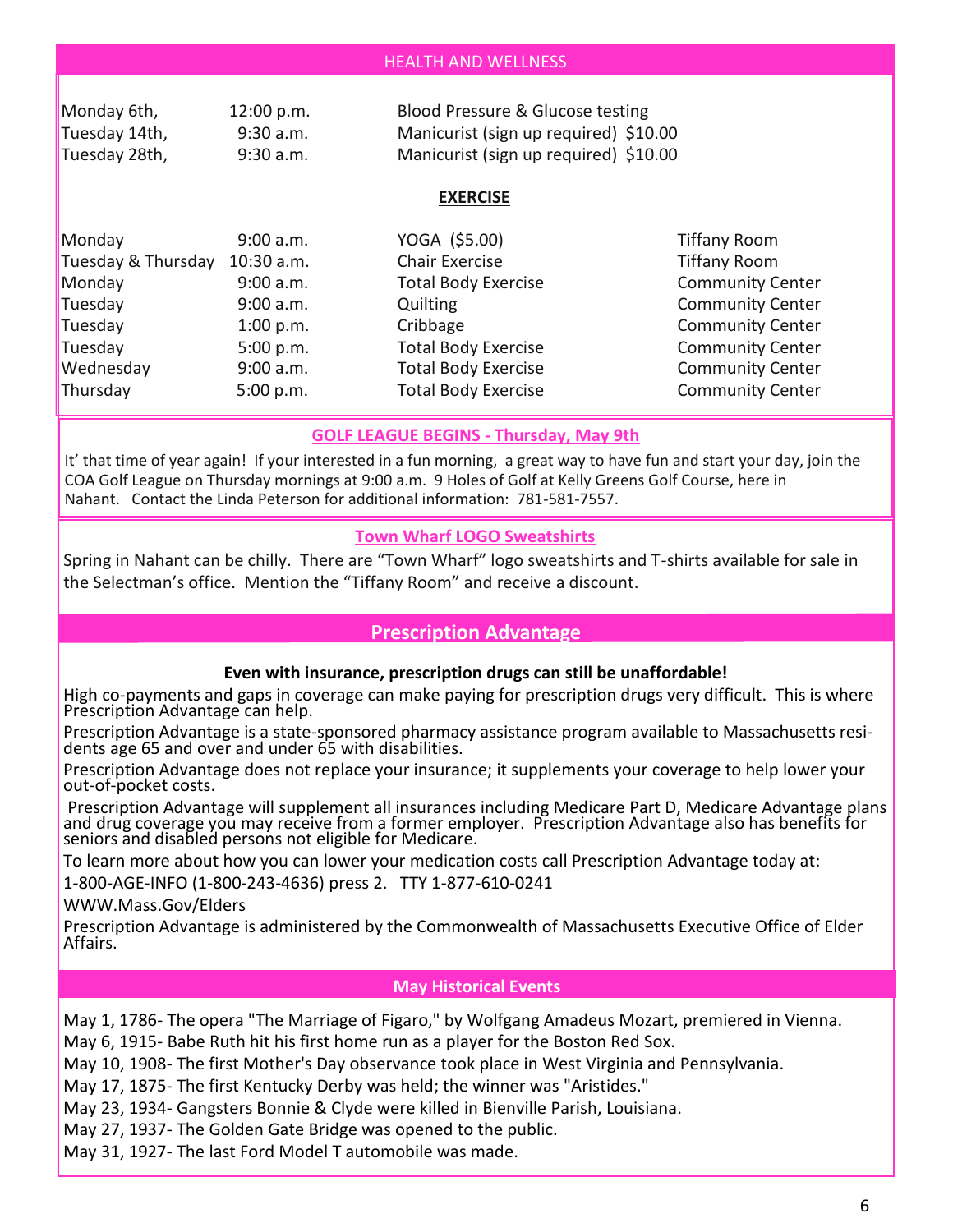### **Using your Age to your Advantage**

Do you think you're having difficulties finding a job because of your age, that employers—and maybe even you—think you're "over the hill"?

Do you find yourself saying things such as "I haven't gotten a job yet; I know it's because of my age." "I guess I can't keep up the pace anymore." "I'm too old to go back to school." These attitudes are clearly visible to prospective employers; according to one study, nonverbal behavior accounts for 93% of communication.

Stereotypes—both your own and others'—can make your job search longer and more difficult. They affect the way you present yourself in your résumé, cover letter, and interviews. Negative perceptions can lead to self-fulfilling prophecies: "See, I told you no one was going to hire me."

What you focus on expands. In other words, watering those "weeds" — your beliefs about your age — will only exacerbate the situation. Now is the time to dispel the myths you may have about mature workers, and to learn about the strengths you bring to the next phase of your career.

It is true that some employers may discriminate on the basis of age; they may assume you'll want a higher salary and somewhere to "park" until retirement. Some may think you're overqualified, will get bored, and want to move on.

Yet a five-year study looked at mature workers in three major companies and found that mature workers have a much lower rate of turnover, absenteeism, and on-the-job accidents. They are better sales people and learn to use computer systems as quickly and as easily as younger workers. Because mature workers bring many assets to the table that younger workers have not yet acquired, they often serve as role models and mentors.

Although your age is a convenient hook to hang your disappointment on, you need to look beyond it. Are you current in your profession? Do you need to update your skills? Are you making the most of your job search? Are you targeting companies and networking, or just responding to ads on job boards?

Additional tips: Don't go back more than 10–15 years on your résumé. Be prepared to be interviewed by someone younger. Focus on your skills and experience rather than your age, and convey energy and enthusiasm when interviewing. Practice interviewing and talking about your professional accomplishments. Think about joining Toastmasters to brush up on your public speaking skills. Read Creative Visualization by Shakti Gawain and What Color is your Parachute? by Richard Nelson Bolles.

Become a member of The North Shore Career Center (181 Union Street, Lynn, MA; tel: 781.593.0585; email: nscareers.org), part of a state-wide network of One-Stop Career Centers offering a wide range of nocost services to meet the employment needs of job seekers, youth, and businesses throughout our region.

The NSCC offers a variety of workshops covering topics such as Resume Writing, Interviewing Skills, Coping with Job Loss, Networking Skills, Using Age to Your Advantage, and a variety of assessment tools.

Written by Deborah Barnes Certified Professional Résumé Writer and Workshop Facilitator at the North Shore Career Center of Lynn. She can be reached at debnahant@comcast.net or dbarnes@detma.org.

### **AGE IS AN ASSET, NOT A BENEFIT**

Some examples are: Age 52: Maya Angelou publishes first book Age 59: Michelangelo begins final Sistine Chapel painting Age 60: Clara Barton founds the American Red Cross Age 62: Isaac Newton becomes first knighted scientist Age 76: Nelson Mandela is elected president of South Africa Age 77: John Glenn mans second space flight Age 78: Grandma Moses sells first painting Age 78: Ben Franklin invents bifocal lenses Age 85: Giuseppe Verdi composes "Ave Maria"